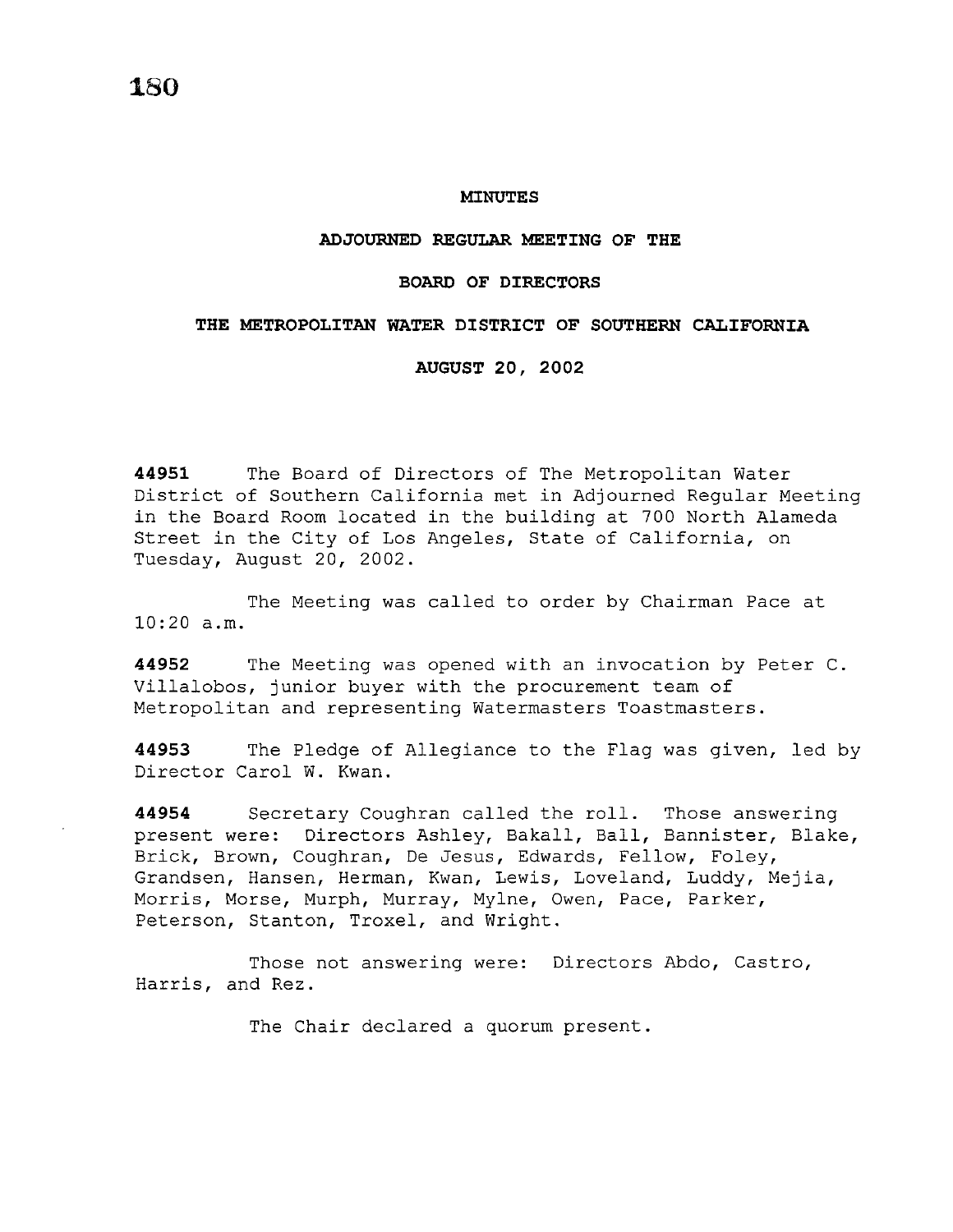**44955** Chairman Pace invited members of the public to address the Board on matters within the Board's jurisdiction.

Courtney Cuff, Pacific regional director of National Parks Conservation Association, spoke in opposition to the Cadiz project. She presented the Board with 3,000(+) letters from citizens also expressing their opposition to the project on the basis of environmental grounds, concern for the Mojave national preserve and the Bureau of Land Management wilderness area, and on economic grounds. She asked the Board to carefully review this project.

Trudy Ohlig-Hall, citizen of Costa Mesa, spoke in favor of desalting water and encouraged the Board to build desalination plants in Southern California.

Faramarz Nabavi, representing Public Citizen, and also speaking for other environmental groups, asked the Board to bring to a halt the proposed Cadiz project, especially since the Cadiz company is in a shaky financial situation with its Middle Eastern partner withdrawing from participation with the company. He also expressed opposition to the project on environmental grounds and stated that some of Metropolitan's member agencies are concerned since their constituents are requesting them to oppose the project. Mr. Nabavi stated that the Cadiz project is unnecessary, is expensive, and has severe environmental consequences. He urged the Board to protect the public's interests, and expressed his appreciation for the diligent work of Metropolitan to make sure that adequate water supplies are provided to Southern California and for its extensive water conservation campaign.

Terry G. Spragg of Terry G. Spragg & Associates praised the creativity of the Board on its desalination activities. He again asked the Board to also consider waterbag technology as a means of transporting water from other areas to Southern California, which technology is being used in the Middle East. For further information he made reference to his letter to Mr. Gastelum dated August 19, 2002.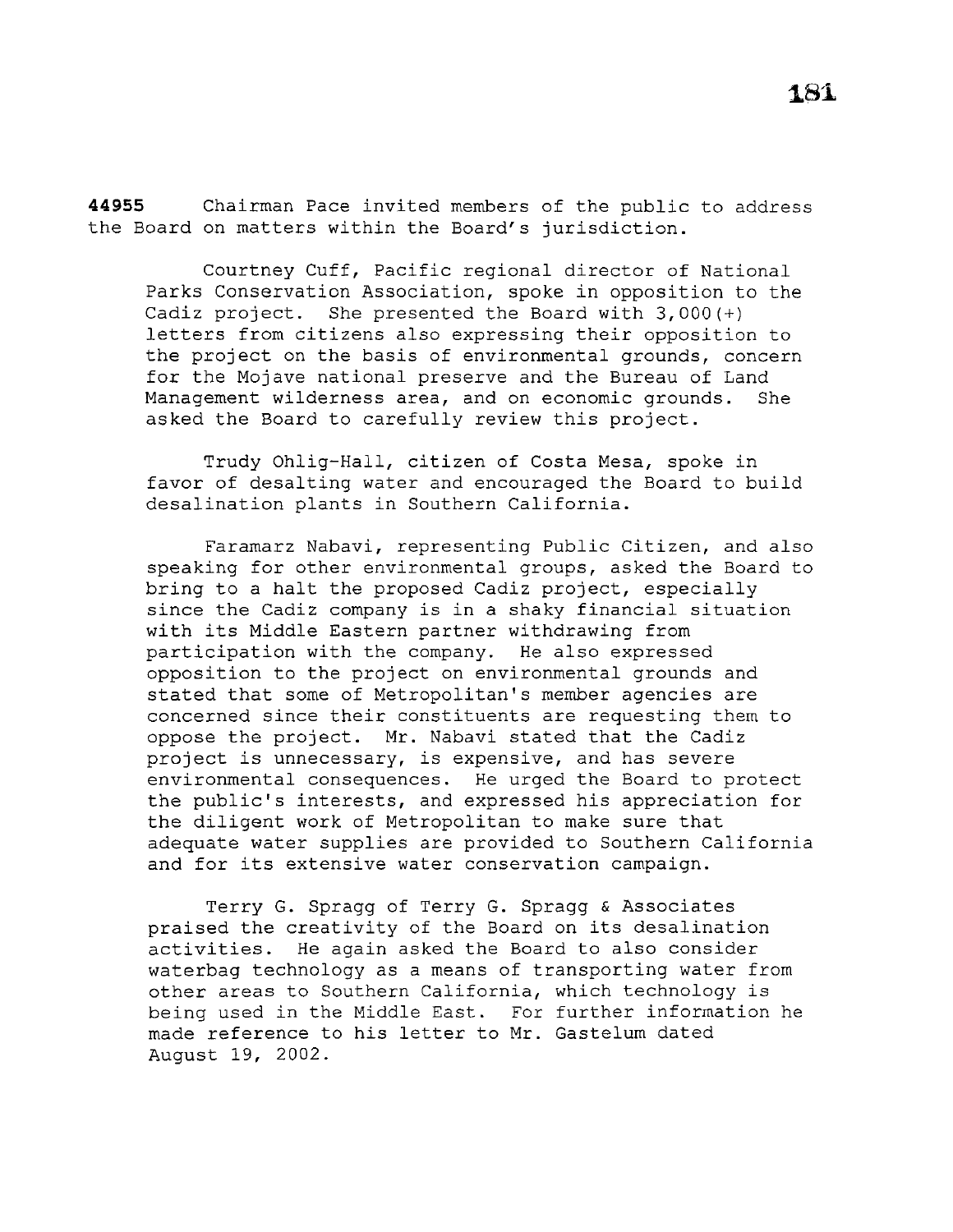**44956** There being no objection, the Chair ordered the reading of the Minutes of the Meetings of June 24 and July 9, 2002, dispensed with, copies having been mailed to each Director.

Director Ball moved, seconded by Director Murph and carried, approving the foregoing Minutes as mailed.

**44957** The General Counsel's letter signed August 19, 2002, was presented, transmitting the credentials evidencing the appointment by the City of Los Angeles of Deborah Dentler as one of its representatives on Metropolitan's Board for an unexpired portion of a term ending December 31, 2002, replacing George Wein.

General Counsel Kightlinger reported the credentials had been examined and found legally sufficient.

Habte-Wold Kassa, Notary Public, administered the Oath of bffice to Ms. Dentler.

The Chair ordered the credentials, together with the General Counsel's letter, received and filed.

Following an introduction by Vice Chairman Luddy, Director Dentler took her seat as a Director representing the City of Los Angeles.

**44958** Chairman Pace presented to Director Helen Z. Hansen a pin for her five years of service on Metropolitan's Board, representing the City of Long Beach.

**44959** Chairman Pace reported that the committee appointments for Director Dentler would take place at a later date.

Director Luddy withdrew from the Meeting at 11:01 a.m.

**44960** Chairman Pace reported that on July 16 Director Fellow and himself participated in a news conference with actress Rene Russo at the Rancho Santa Ana Botanic Garden in Claremont to promote a new water conservation campaign aimed at reducing unnecessary outdoor water use and encouraging the use of native drought-resistant plants. The conservation campaign ads will be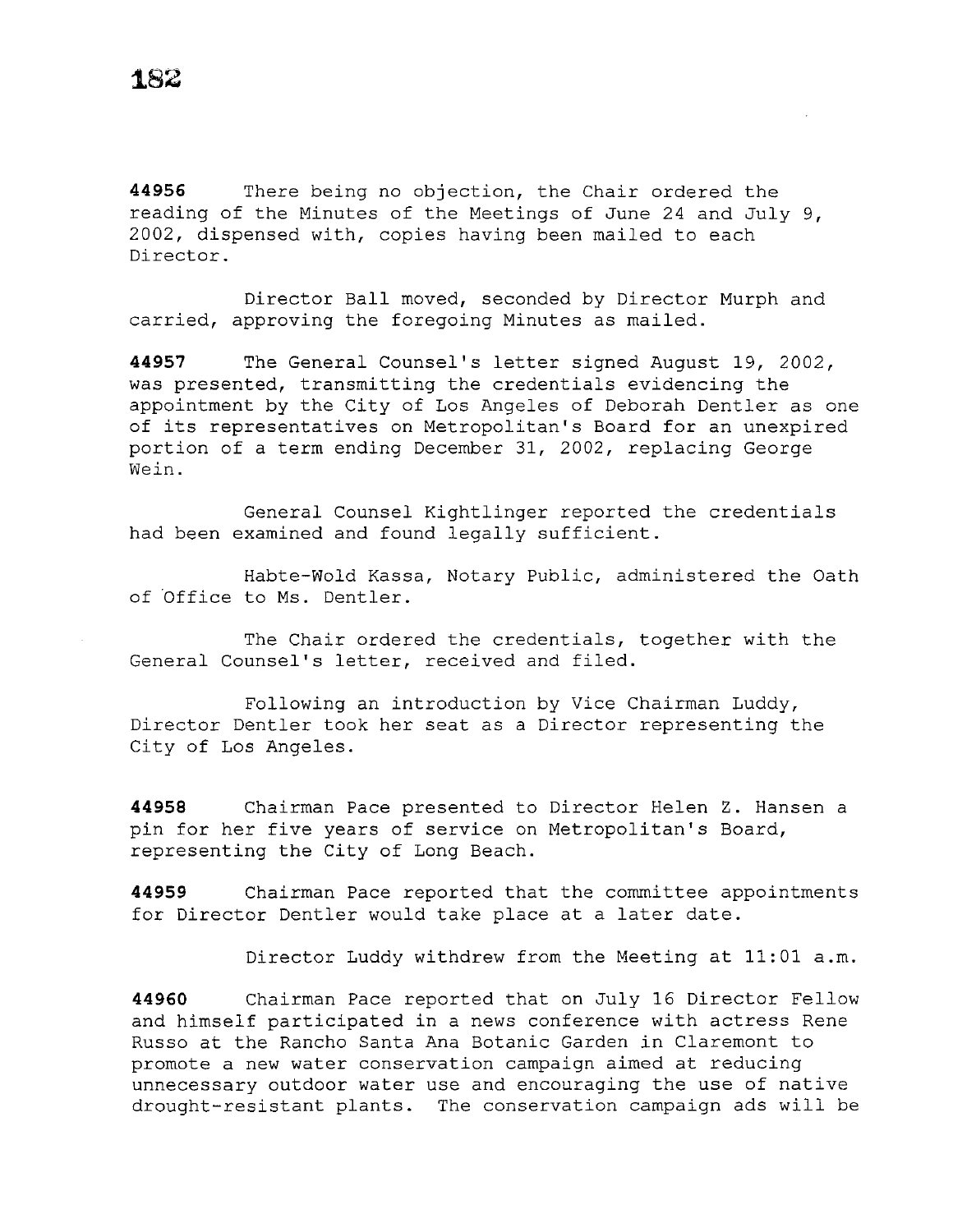shown at movies, cable TV spots, classroom programs, and radio commercials. On July 24 the Colorado River Board held a workshop at Metropolitan's Headquarters on drought conditions and the Colorado River Water Use Plan. A number of Directors attended this workshop. Chairman Pace commented on his memo to the Board of August 15, 2002, regarding major policy issues, which will be discussed at the Subcommittee on Rules and Ethics on August 27, 2002. At the request of the Chair, Director Loveland reported on the trip to Sacramento by some Directors and of their meetings with legislators.

**44961** A letter from the Chief Executive Officer signed August 15, 2002, was presented, reporting that the Original Certificates of the County Auditors for the six counties in which areas of the District lie are on file in the Office of the Controller, certifying the fiscal year 2002/03 assessed valuations of all property used for calculating Metropolitan's tax. There being no objection, Chairman Pace ordered the tabulations transmitted with the foregoing letter from the Chief Executive Officer setting forth the assessed valuations, percentage participation, and vote entitlement of member public agencies of The Metropolitan Water District of Southern California, as of August 20, 2002, based on certificates of assessed valuation of property taxable by Metropolitan for fiscal year 2002/03, as submitted by the various County Auditors, be filed, reported in the Minutes, and that the Executive Secretary be directed to send a copy to each absent Director and to each member public agency.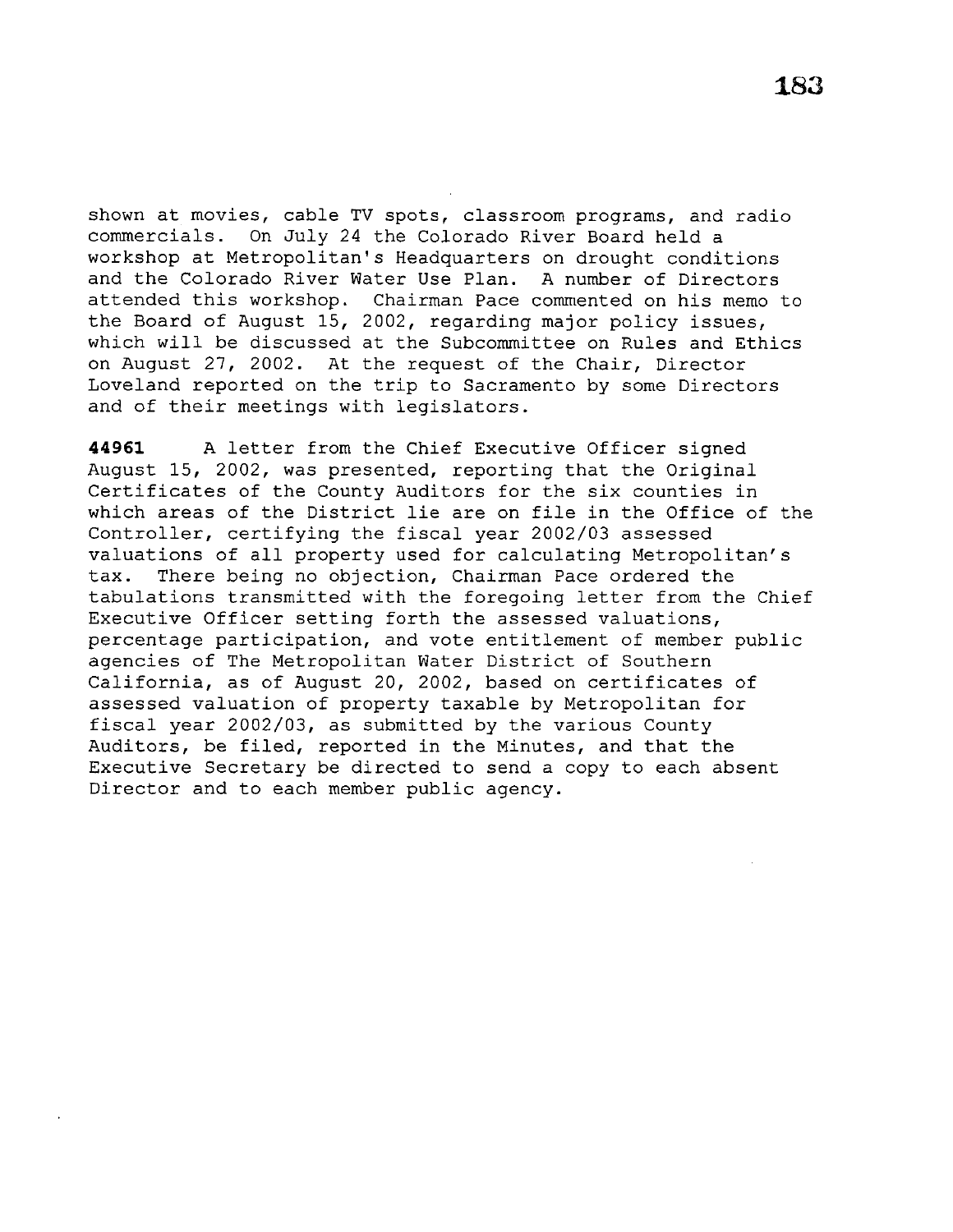# Assessed Valuations, Percentage Participation, and Vote Entitlement of Member Public Agencies of The Metropolitan Water District of Southern California as of August 20, 2002

# Assessed Valuation

|                         | Amount              | Percent  | Vote           |
|-------------------------|---------------------|----------|----------------|
| Member Agency           | Certified           | of Total | Entitlement    |
|                         |                     |          |                |
| Anaheim                 | \$25,102,898,003    | 2.02     | 2,510          |
| Beverly Hills           | 12, 410, 493, 113   | 1.00     | 1,241          |
| Burbank                 | 11,491,366,520      | 0.93     | 1,149          |
| Calleguas MWD           | 49, 935, 835, 435   | 4.02     | 4,993          |
| Central Basin MWD       | 71,852,873,499      | 5.79     | 7,185          |
| Compton                 | 2,013,018,713       | 0.16     | 201            |
| Eastern MWD             | 25, 991, 998, 954   | 2.09     | 2,599          |
| Foothill MWD            | 7,809,543,625       | 0.63     | 781            |
| Fullerton               | 8, 913, 150, 483    | 0.72     | 891            |
| Glendale                | 14, 141, 637, 511   | 1.14     | 1,414          |
| Inland Empire Utilities |                     |          |                |
| Agency                  | 44, 413, 880, 232   | 3.58     | 4,441          |
| Las Virgenes MWD        | 11,817,446,401      | 0.95     | 1,182          |
| Long Beach              | 21, 516, 446, 725   | 1.73     | 2,152          |
| Los Angeles             | 241,685,904,837     | 19.48    | 24,169         |
| MWD of Orange County    | 213, 937, 210, 637  | 17.24    | 21,394         |
| Pasadena                | 11,732,059,044      | 0.95     | 1,173          |
| San Diego County        |                     |          |                |
| Water Authority         | 215,699,484,233     | 17.38    | 21,570         |
| San Fernando            | 938, 330, 247       | 0.08     | 94             |
| San Marino              | 2,656,169,277       | 0.21     | 266            |
| Santa Ana               | 13,758,390,199      | 1.11     | 1,376          |
| Santa Monica            | 14,538,394,108      | 1.17     | 1,454          |
| Three Valleys MWD       | 32, 237, 553, 868   | 2.60     | 3,224          |
| Torrance                | 14, 747, 487, 434   | 1.19     | 1,475          |
| Upper San Gabriel       |                     |          |                |
| Valley MWD              | 45, 636, 216, 173   | 3.68     | 4,564          |
| West Basin MWD          | 85, 622, 557, 416   | 6.90     | 8,562          |
| Western MWD             | 40,390,720,962      | 3.25     | 4,039          |
| TOTAL ASSESSED          |                     |          |                |
| VALUATIONS WITHIN       |                     |          |                |
| DISTRICT                | \$1,240,991,067,649 | 100.00   | <u>124,099</u> |

The above valuations include only those which have been certified by the County Auditors, in accordance with Section 305 of the Metropolitan Water District Act, Statutes of 1969, as amended. The certified valuations have been reduced to reflect Homeowners' Property Exemptions and do not include areas excluded from the District.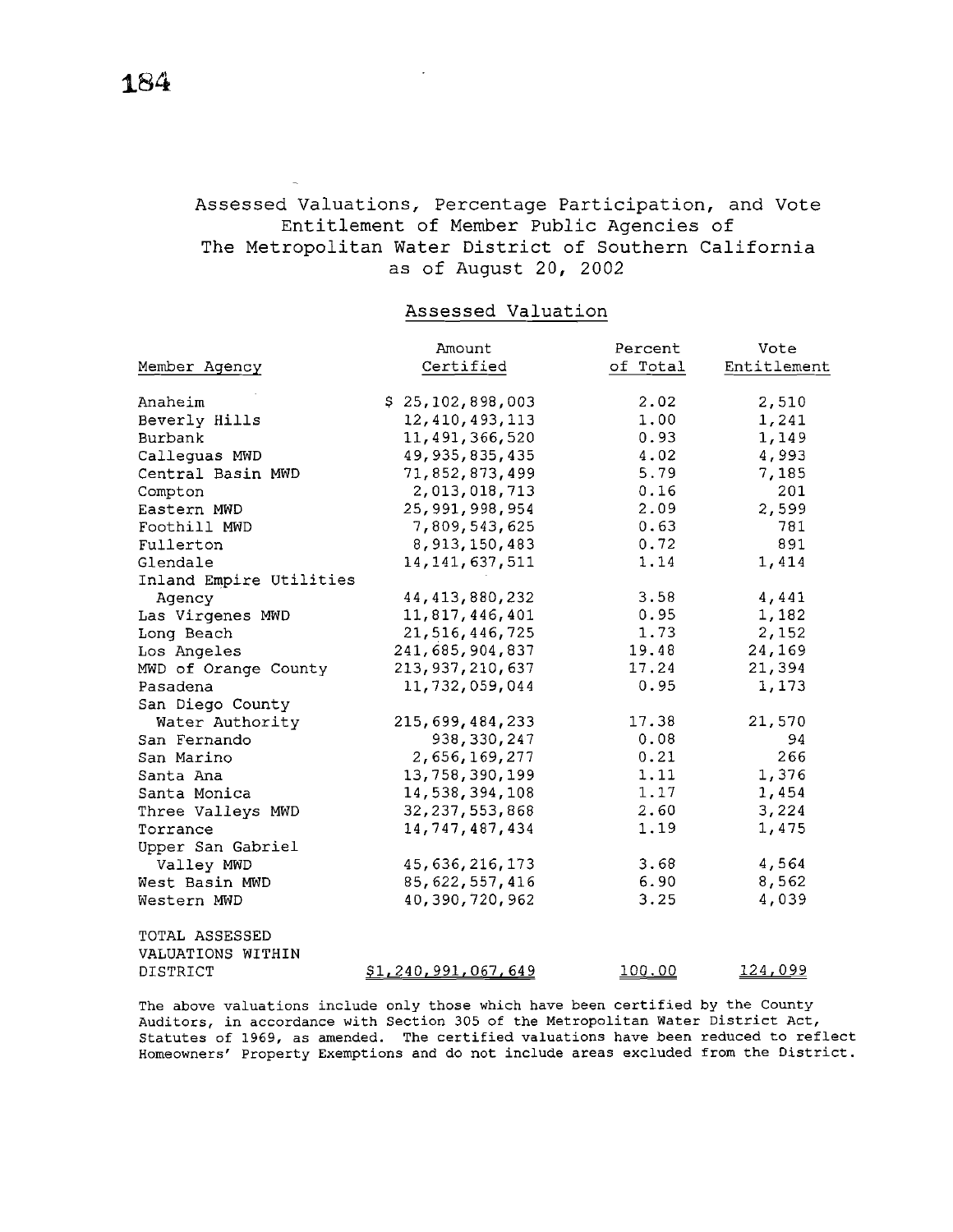**44962** Budget, Finance and Investment Committee Vice Chairman Blake moved, seconded by Director Edwards, that the Board adopt **Resolution 8823** which fixes the District's secured property tax rate for District purposes for fiscal year 2002/03 at .0067 percent of assessed valuations and an unsecured property tax rate of .0077 percent, together with various tax rates for annexation charges due Metropolitan, thereby producing a total levy of \$100.2 million, including an allocation estimated at \$14.3 million for countywide taxes on utilities. After allowing for estimated delinquencies, allocations for redevelopment agencies and adjustments for supplemental tax collections and prior years' tax collections, this results in projected net tax revenues of \$97.9 million, as set forth in the Chief Executive Officer's letter signed August 15, 2002; said Resolution entitled:

# **A RESOLUTION LEVYING TAXES FOR THE FISCAL YEAR COMMENCING JULY 1, 2002 AND ENDING JUNE 30, 2003 FOR THE PURPOSES OF THE METROPOLITAN WATER DISTRICT OF SOUTHERN CALIFORNIA**

The Chair called for a vote on the motion.

The following is a record of the vote on the motion:

Ayes: Anaheim (Dir. Stanton, 2,510 votes), Burbank (Dir. Brown, 1,149 votes), Calleguas Municipal Water District (Dir. Grandsen, 4,993 votes), Central Basin Municipal Water District (Dirs. Morse and Pace, 7,185 votes), Compton (Dir. Murph, 201 votes), Eastern Municipal Water District (Dir. Ashley, 2,599 votes), Foothill Municipal Water District (Dir. Edwards, 781 votes), Fullerton (Dir. Blake, 891 votes), Inland Empire Utilities Agency (Dir. Troxel, 4,441 votes), Las Virgenes Municipal Water District (Dir. Peterson, 1,182 votes), Long Beach (Dir. Hansen, 2,152 votes), Los Angeles (Ayes: Dirs. Dentler and Herman. Absent: Dirs. Castro and Luddy. 24,169 votes), Municipal Water District of Orange County (Dirs. Bakall, Bannister, Foley and Owen, 21,394 votes), Pasadena (Dir. Brick, 1,173 votes), San Diego County Water Authority (Dirs. Ball, Lewis, Loveland, and Parker, 21,570 votes), San Fernando (Dir. Mejia, 94 votes), San Marino (Dir. Morris, 266 votes), Santa Ana (Dir. Coughran, 1,376 votes), Three Valleys Municipal Water District (Dir. De Jesus, 3,224 votes), Torrance (Dir. Wright, 1,475 votes), Upper San Gabriel Valley Municipal Water District (Dir. Fellow, 4,564 votes), West Basin Municipal Water District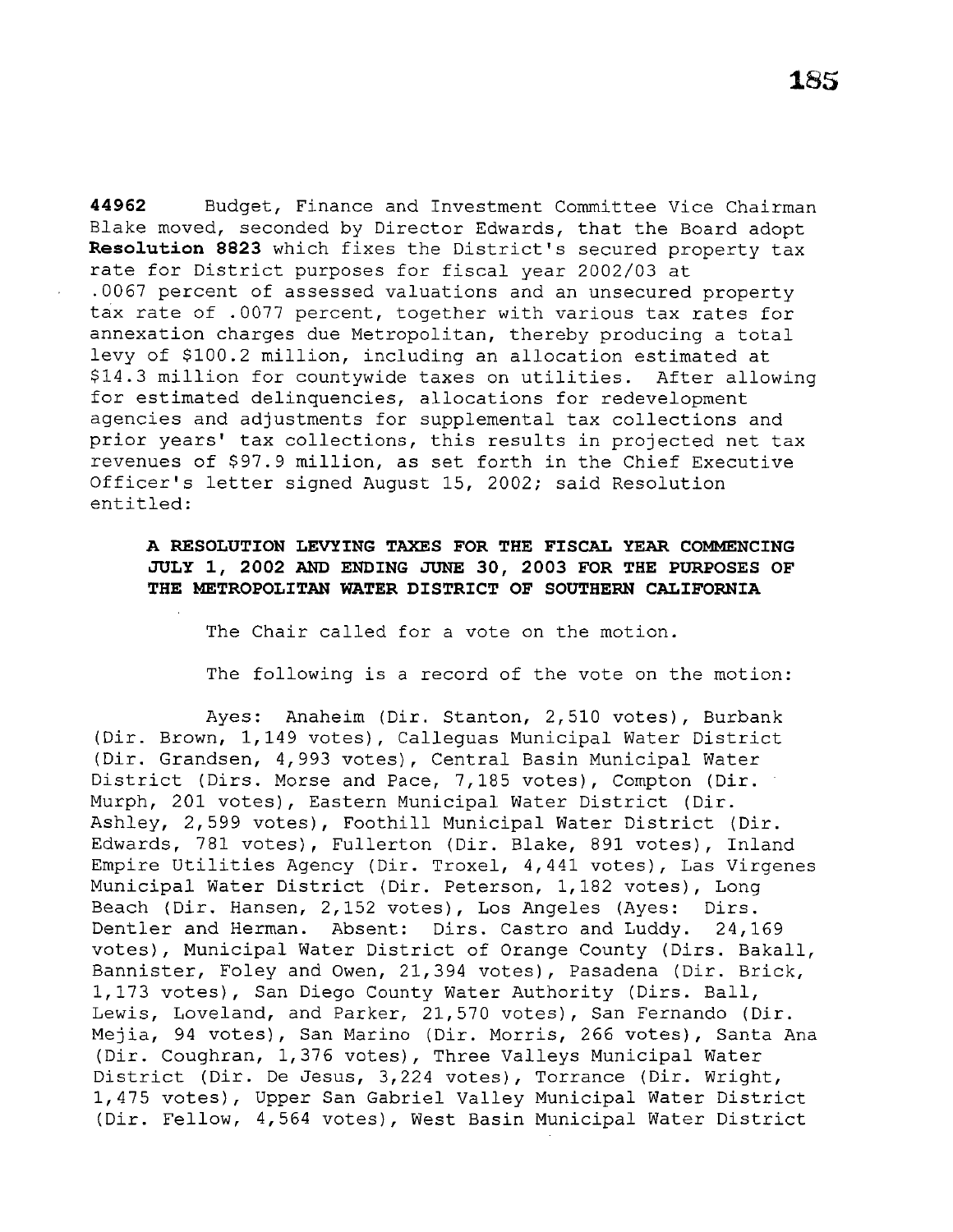(Dirs. Kwan and Murray, 8,562 votes), Western Municipal Water District of Riverside County (Dir. Mylne, 4,039 votes). Total 119,990 votes.

No: None.

Abstain: None.

Absent: Beverly Hills (Dir. Harris, 1,241 votes), Glendale (Dir. Rez, 1,414 votes), Santa Monica (Dir. Abdo, 1,454 votes). Total 4,109 votes.

The Chair declared **Reso1ution 8823** adopted by a vote of 119,990 ayes and 4,109 absent, representing more than the required two-thirds vote.

Director Luddy returned to the Meeting at 11:10 a.m.

**44963** Chairman Pace announced that a section of the 91 Freeway between Alameda Avenue and Avalon was named after Director Willard H. Murray, Jr., who was a former member of the California State Assembly.

**44964** Chairman Pace stated Agenda Item 5G regarding term limits for Board Chairman would be taken up at the end of the meeting.

**44965** Regarding the Colorado River, Bay-Delta and CALFED matters, and the summary of District activities, Chief Executive Officer Gastelum referred to his activity report dated August 13, 2002, which was distributed earlier.

Mr. Gastelum reported that Metropolitan was now at a point when critical issues and decisions on the Colorado River would have to be made. He stated that at the next Executive Committee meeting a more detailed status report and the staff's views on how this can be resolved would be presented. Metropolitan and San Diego County Water Authority will need to convince Imperial Irrigation District that there is a good plan for their consideration.

Chief Executive Officer Gastelum also stated that he had no plan to leave Metropolitan immediately pursuant to some speculation reported in a recent news article that he would be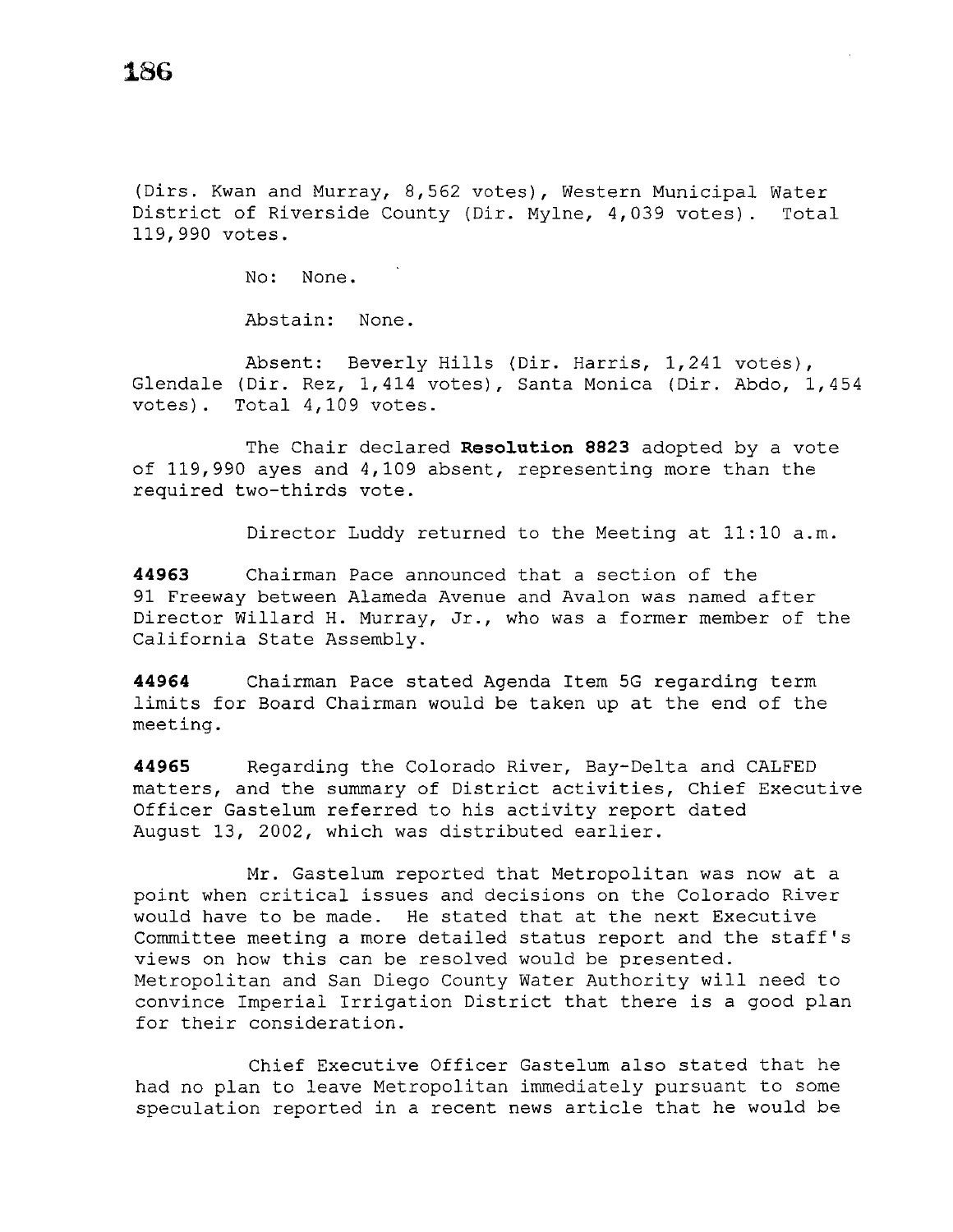taking a position or starting a company that would be in the water business.

**44966** Regarding Legal Department activities, General Counsel Kightlinger referred to his activity report dated July 31, 2002, which was distributed earlier. Mr. Kightlinger reported that being distributed to the Board today are copies of Appendix A to Metropolitan's Official Statement for issuance of bonds which will have to be reviewed by both staff and the Board. If there are any comments, those should be submitted to Assistant General Counsel Sydney Bennion by noon on August 27, 2002. He stated the Appendix provided a very good comprehensive overview of Metropolitan's operations and other matters and potential liabilities.

General Counsel Kightlinger also reported on other matters of interest to Metropolitan. In *State Water Contractors v. East Bay Municipal Utility District,* Metropolitan had joined with the State Water Contractors (SWC) to challenge East Bay Municipal Utility District's (EBMUD) agreement with Sacramento in which EBMUD would begin construction of a pipeline around the Delta, its own version of a peripheral canal. The SWC were concerned that the environmental documentation on this was inadequate at the time and did not address this alternative, and that EBMUD had planned to proceed based on its agreement with Sacramento. The court did not agree with the SWC perspective that everything should be halted until the new environmental documentation was accomplished, but the court did agree that further documents were required and inquired of EBMUD when that would be forthcoming. Metropolitan and the SWC are currently preparing a stipulation with EBMUD that would require new environmental documentation and making sure that the environmental impacts relating to moving this water around the Delta are mitigated.

In the *Topsail Court Homeowners Assn. v. County of Santa Cruz* case, the ruling specifically stated that water agencies were not exempted for siting treatment facilities. In Metropolitan's view, this was an oversight, and legislation covering this had exempted water agencies from zoning on production, generation, storage and transmission facilities, but did not include the word ''treatment.'' Metropolitan had always built their treatment facilities and worked through local agencies without complying with local zoning ordinances. The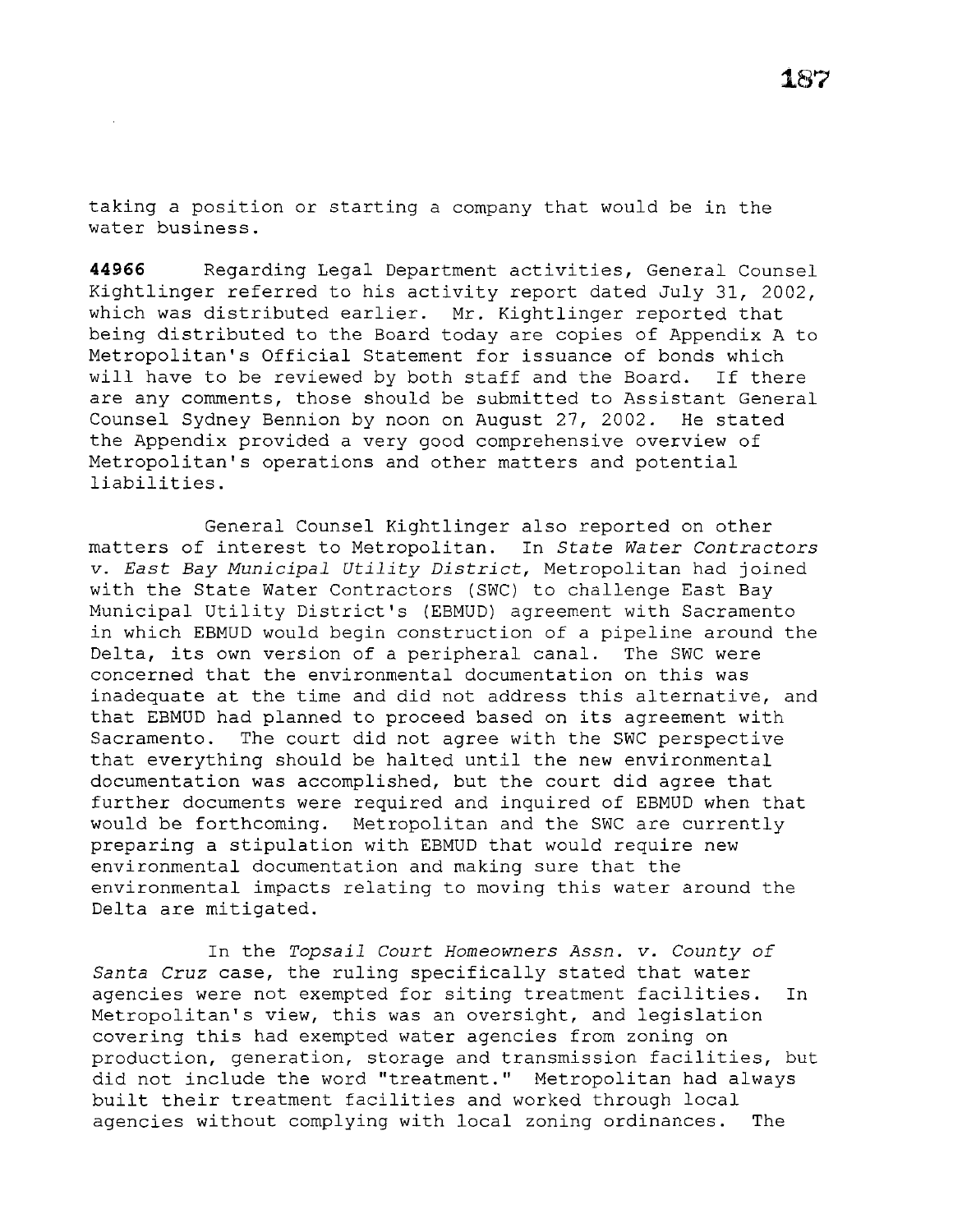*Topsail* case now required water agencies to comply with the zoning ordinances. Metropolitan, working with the Association of California Water Agencies, had planned to appeal that case. However, Senator Jim Costa sponsored SB 1711 in response to this case, which passed the Senate on a unanimous vote and likewise in the Assembly. It was sent to the Governor for signature, and this bill would resolve the matter of an appeal.

**44967** General Auditor Riss gave a summary report of the Audit Department's activities for the months of June and July. He began by noting that a traditional Audit Report was issued on the Review of Agreement with U.S. Guards, Inc. Next, he commented that three Report Card reports were issued. He then noted that these were on the Oracle Financials Upgrade Project, the PC Replacement Project, and the Water Information System (WINS) New Rate Structure Implementation Project.

**44968** Ethics Officer Anderson briefly commented on the federal legislation, the Sarbanes-Oxley bill, which was signed by President Bush on July 30, 2002. It covers ten major items that will be reported on in more detail at the Subcommittee on Rules and Ethics meeting. One of the things highlighted was that of disclosure. At yesterday's Budget, Finance and Investment Committee meeting, a question was asked about the process for Metropolitan's certification of its financial reports. This topic is one that will certainly be discussed at length at the next Ethics Officers' Association meeting due to the impacts of Enron and other organizations that are now in bad financial situations.

**44969** The reports of the Standing Committees are as follows:

Chairman Pace reported the Executive Committee, at its meeting on July 16, heard reports from the Subcommittee on Rules and Ethics and from Vice Chairman Foley on the activities of the Colorado River Board. Chief Executive Officer Gastelum gave his report of Metropolitan's activities.

Asset, Real Estate and Infrastructure Policy Committee Chairman Peterson reported the committee heard reports on (a) the status of the Real Property Database project, and information on Metropolitan's unrecorded properties along the Colorado River Aqueduct and options for recording those properties; (b) the status of the Riverside County Integrated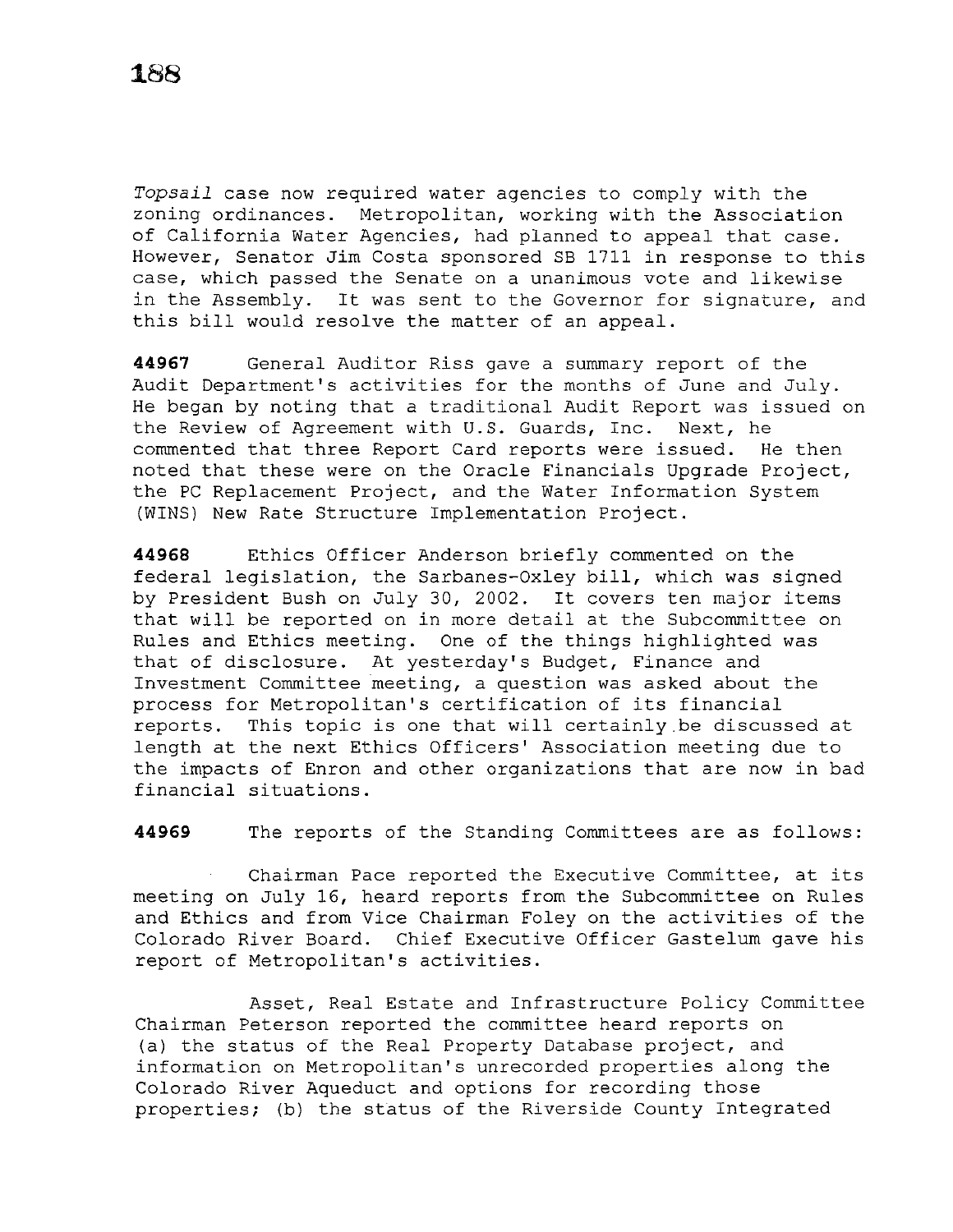Plan which focused on the Community and Environmental Transportation Acceptability Process of the transportation plan component, the milestones achieved to date, and the potential impacts to Metropolitan facilities; and (c) the Information Technology Strategic Plan. The committee deferred to September the consideration of policy on requests of ingress and egress over District property.

Budget, Finance and Investment Committee Vice Chairman Blake reported the committee approved Agenda Items SF-2, 8-4, and 9-2. The committee requested staff to report at a future date on certification of financial statements, replenishment availability, and a seminar on debt structure.

Communications, Outreach and Legislation Committee Chairman Fellow reported on the press conference hosted by Director Kwan and himself to roll out the "tap into it" brochure which was translated into several foreign languages and which received coverage in several newspapers and television news broadcasts. Two Liquid Art receptions were held last month in the cities of Fullerton and Long Beach, which were well attended. The 2002/03 Community Partnering Program began with sponsorships of \$17,500 and \$4,000 for the Aquarium of the Pacific and the Ballona Wetlands Foundation, respectively. There was a successful launching of Metropolitan's summertime, long-term conservation program. The conservation program was presented via a video of a news conference on July 16 at the Rancho Santa Ana Botanical Garden, with actress Rene Russo leading the campaign. The legislative representatives in Washington, D.C. and Sacramento gave reports on current activities. A media training and risk communication workshop was held for member agencies and retail agencies as part the ongoing Rapid Response program.

Engineering and Operations Committee Chairman Ashley reported the committee approved Agenda Items 8-1 and 8-2. The committee heard a presentation on the Water System Control Master Plan. A joint meeting with Water Planning, Quality and Resources Committee was held to hear the report on Agenda Item 10-2 regarding the San Diego Pipeline 6 project. Some member agencies also gave reports. Staff was directed to report back to the committee next month with an implementation plan with options for the San Diego Pipeline 6 project that also addresses the policy issues associated with each possible action.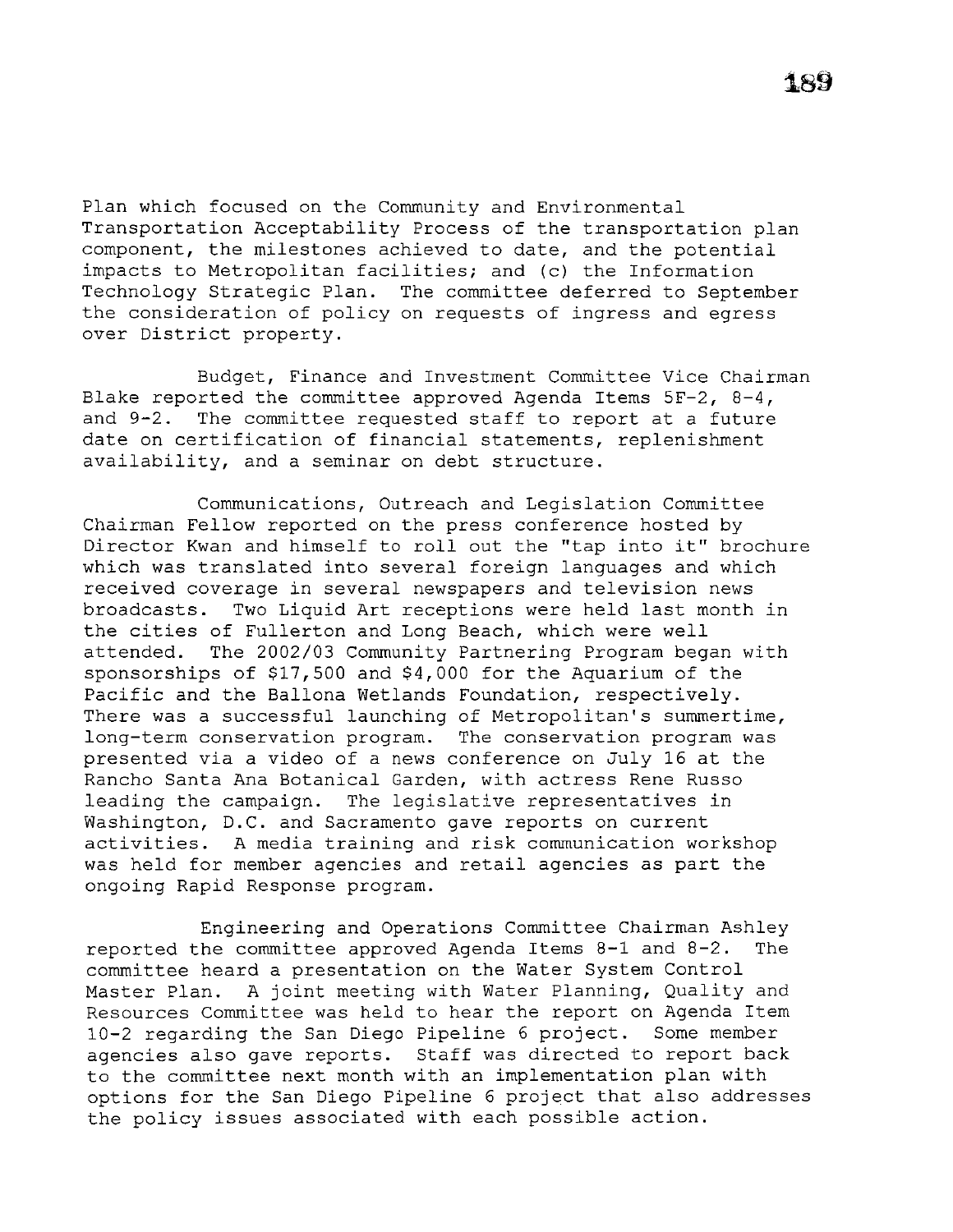Legal, Claims and Personnel Committee Chairman Owen reported the committee approved Agenda Items 9-3 through 9-6 and requested they be added to the Consent Calendar.

Water Planning, Quality and Resources (WPQ&R) Committee Chairman Morse reported the committee heard Agenda Item 10-2 at the joint meeting held with the Engineering and Operations Committee. The WPQ&R Committee approved Agenda Item 8-5. A report was given on the Bay-Delta and State Water Project matters. Jeff Scott, director of the Environmental Protection Agency (EPA) Hazardous Waste Program, assisted by Larry Bowerman, gave a presentation covering the physical nature and movement of perchlorate and the efforts of EPA and the state of Nevada to clean up the sources.

Director Herman withdrew from the Meeting at 11:26 a.m.

**44970** Diamond Valley Recreation Special Committee Co-chair Peterson stated that at its meeting of August 8, 2002, the committee approved Agenda Item 9-1 and requested that it be placed on the Consent Calendar.

Director Wright moved, seconded by Director Stanton and carried, and the Board approved the Consent Calendar Items, **M.I. 44971** through M.I. **44979** as follows:

**44971** Adopted the California Environmental Quality Act (CEQA) determination and (a) approved the proposed modifications to the Robert B. Diemer Filtration Plant Improvements Program; and (b) authorized \$760,000 in Appropriation No. 15331 (No. 3) from the Construction Funds and all work up to award of a competitively bid contract for Phase 2 of the Diemer Filtration Plant-Construct Sedimentation Basins Spillways Program, as set forth in the letter signed by the Chief Executive Officer on July 30, 2002.

**44972** Adopted the CEQA determination and authorized the Chief Executive Officer to execute the Fourth Amendment to the District-Edison 1987 Service and Interchange Agreement, as set forth in the letter signed by the Chief Executive Officer on July 30, 2002. This amendment will designate three widely recognized and publicized energy indices as the contractual basis for valuing ''Exchange Energy'' between Metropolitan and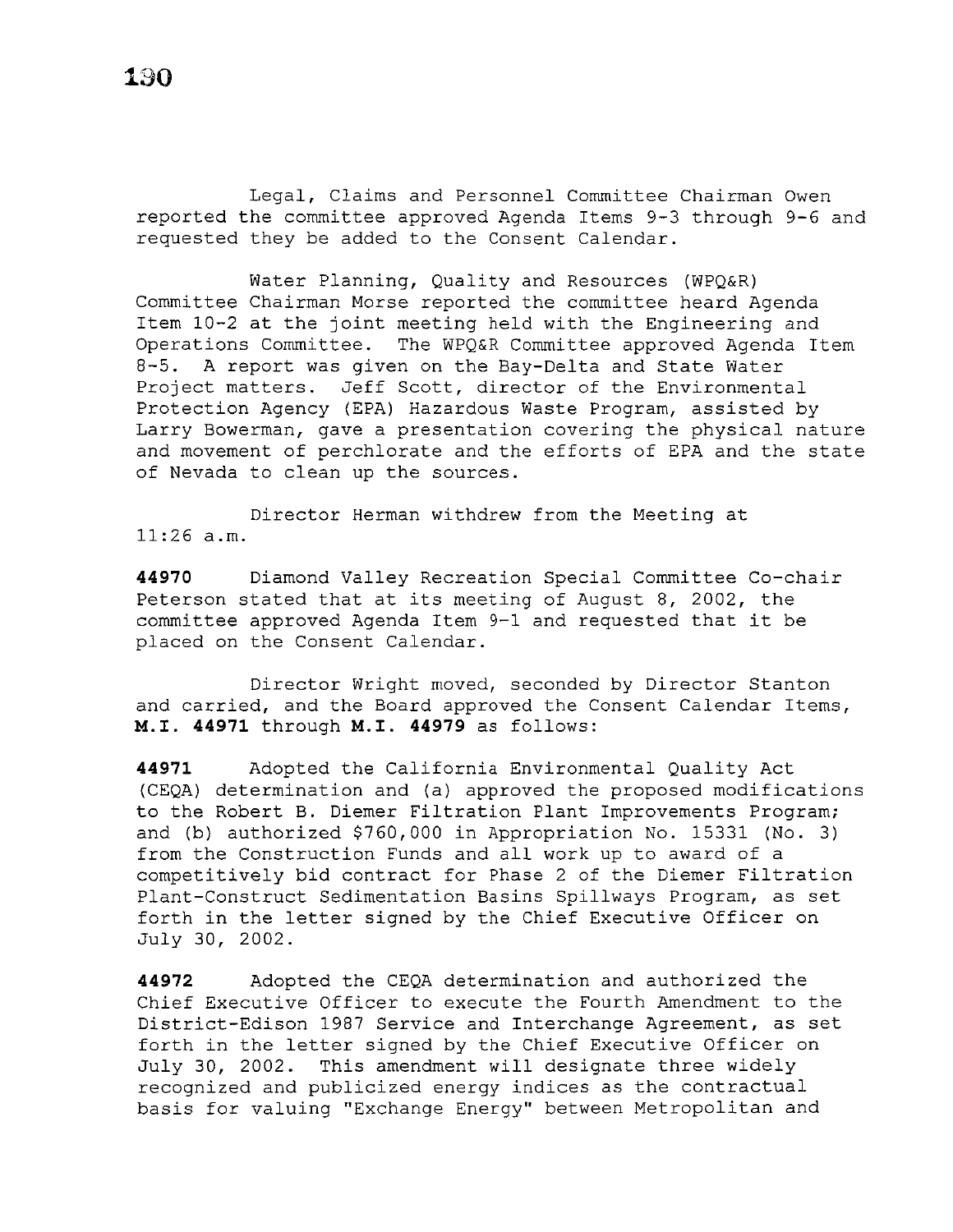Southern California Edison Company and provide increased flexibility in Metropolitan's scheduling of economy energy.

**44973** Adopted the CEQA determination and approved amendments to Metropolitans Administrative Code and the savings plans as required by law, as set forth in the letter signed by the Chief Executive Officer on July 30, 2002, and the attachments thereto.

**44974** Adopted the CEQA determination and authorized (a) an incentive of \$2,000 per unit for retrofit installation of an x-ray film processing recycling unit to hospital-scale applications; (b) an incentive of \$100 per unit for the purchase of a pressurized water broom for Commercial/Industrial/ Institutional (CII) customers; (c) an incentive of \$65 per unit for the retrofit installation of evapotranspiration controllers in residential landscapes; (d) an incentive of \$80 per unit for the retrofit installation of dual-flush toilets in CII and residential dwellings; (e) the Innovative Conservation Program on a biennial basis with a proposed cost of \$250,000 per program; and (f) the Hotel/Motel/Restaurant Customer Education Card program with a proposed annual cost of up to \$75,000, as set forth in the letter signed by the Chief Executive Officer on July 30, 2002.

**44975** Adopted the CEQA determination and approved the boating rules and regulations for Diamond Valley Lake and Lake Skinner, as set forth in Attachment 1 to the letter signed by the Chief Executive Officer on July 30, 2002.

**44976** Adopted the CEQA determination and amended contract in the amount of \$60,000 with the law firm of Kane, Ballmer & Berkman for legal services and report on *Diamond Valley Recreation Group, LLC v. Metropolitan Water District,* et *al.,*  Riverside County Superior Court Case No. RIC 377291, as set forth in the confidential letter signed by the General Counsel on July 29, 2002.

Director Herman requested the records show that she recused herself from voting on this item.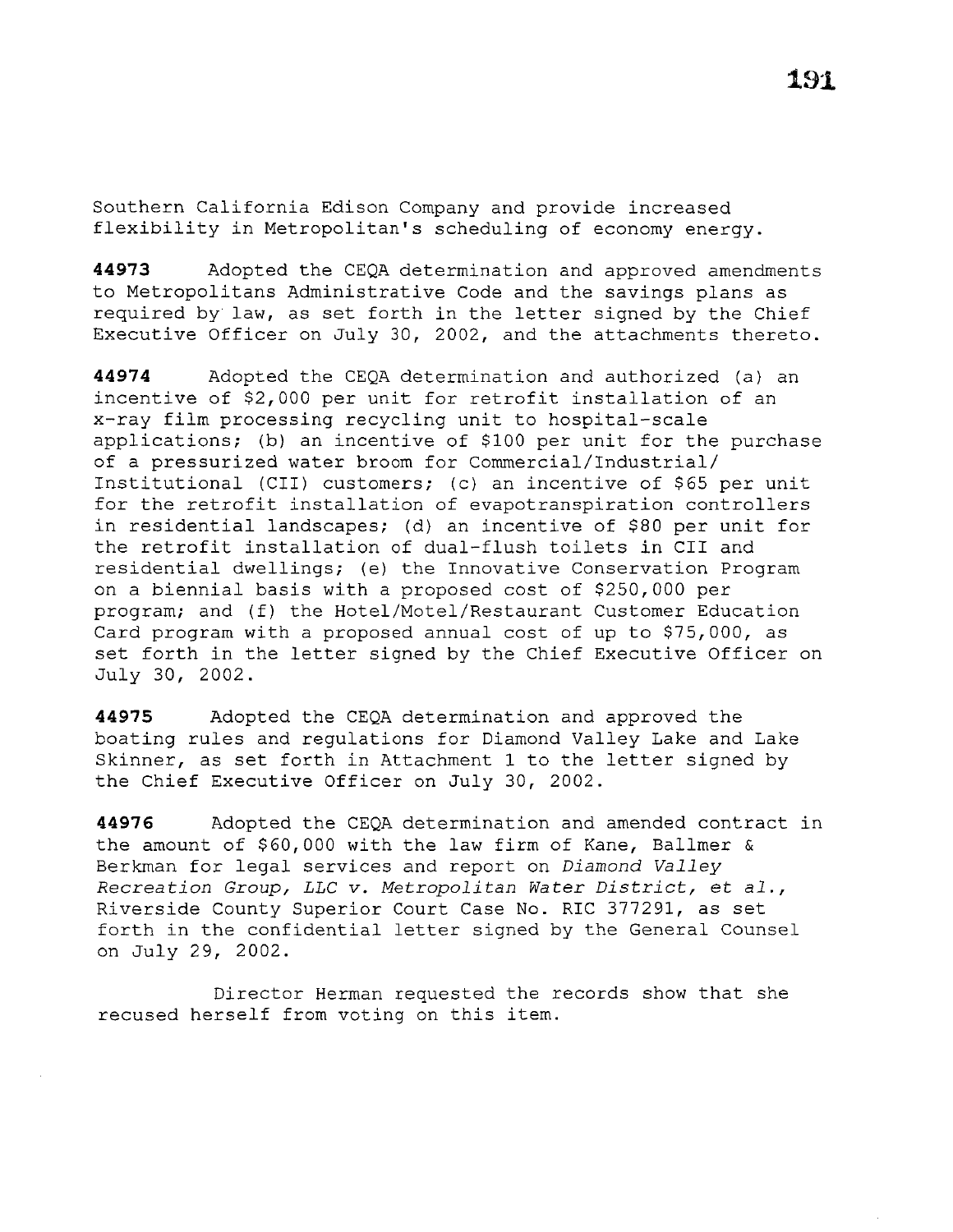**44977** Adopted the CEQA determination and approved amendment to professional services contract with the law firm of Duncan, Weinberg, Genzer & Pembroke in the amount of \$250,000 for electric industry restructuring legal services and other energy related matters, as set forth in the confidential letter signed by the General Counsel on July 29, 2002.

**44978** Adopted the CEQA determination and approved amendment to contracts for legal services with the Law Office of Charles S. LiMandri by \$350,000, and Gibbs, Giden, Locher & Turner by \$90,000 in *Metropolitan Water District v. Hartford Fire Insurance* Co., U.S.D.C. Case No. CV 00-1105360-GHK (Mcx), as set forth in the confidential letter signed by the General Counsel on July 29, 2002.

Director Edwards requested to be recorded as voting no.

**44979** Adopted the CEQA determination and approved the recommendation in the confidential letter signed jointly by the Chief Executive Officer and the General Counsel on August 15, 2002, regarding the *Planning and Conservation League,* et *al. v. Department of Water Resources, et al.,* **Sacramento County**  Superior Court Case No. 95CS03216.

**44980** Budget, Finance and Investment Committee Vice Chairman Blake moved, seconded by Director Stanton and carried, that the Board adopt the CEQA determination and (a) adopt **Resolution 8824,** the Second Supplemental Resolution to Resolution 8386 as set forth in Attachment 1 to the letter signed by the Chief Executive Officer on July 30, 2002, to negotiate the sale of Waterworks General Obligation Refunding Bonds, with the supplemental resolution to expire on August 31, 2003; (b) approve General Fund Appropriation No. 15396 against which to charge expenses associated with the sale of bonds; and (c) authorize the Chief Executive officer to effect such reimbursement to the extent permitted under federal laws and regulations in accordance with instructions from bond counsel, said Resolution entitled: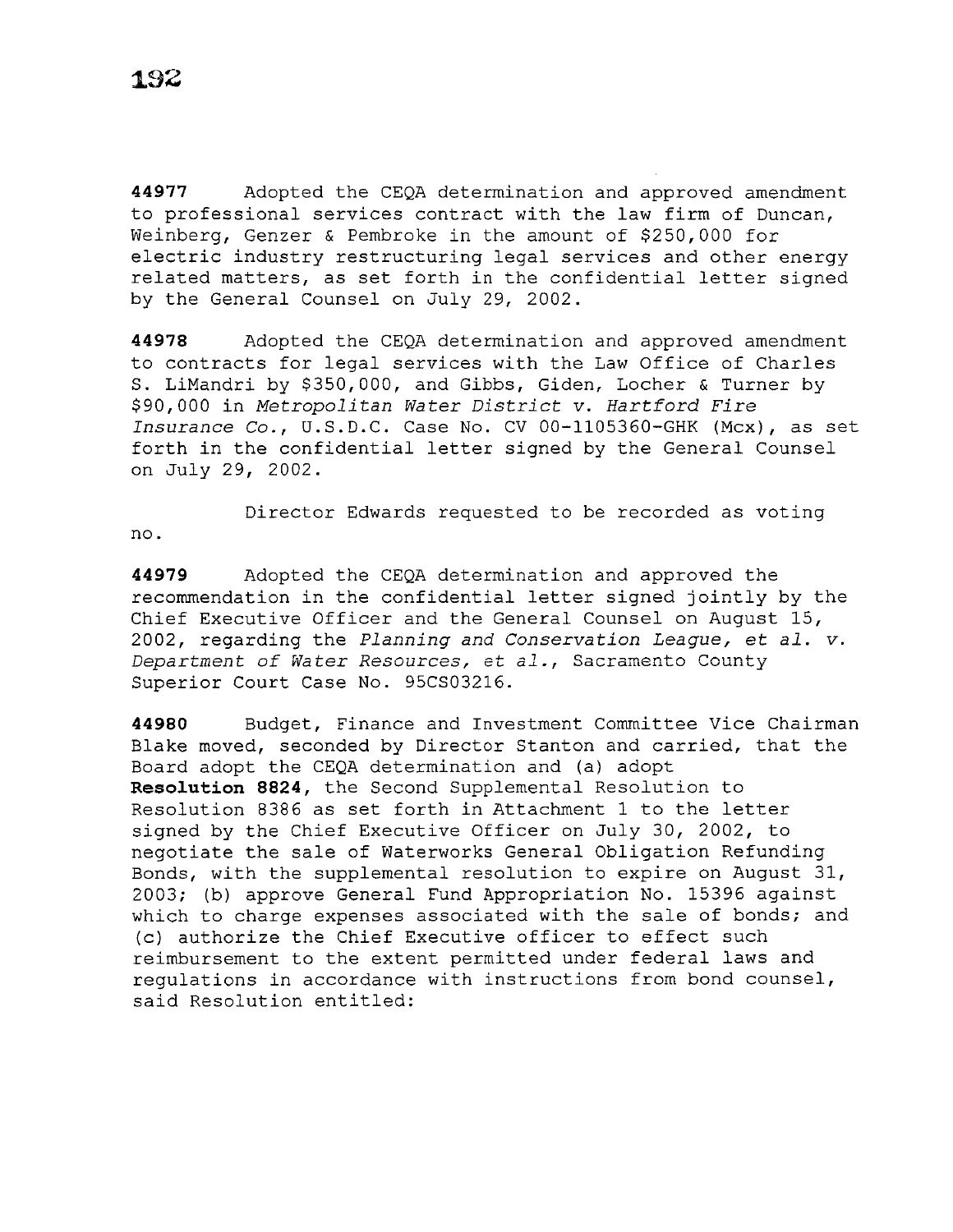# **RESOLUTION OF THE BOARD OF DIRECTORS OF THE METROPOLITAN WATER DISTRICT OF SOUTHERN CALIFORNIA AMENDING CERTAIN PROVISIONS OF RESOLUTION 8386 RELATING TO THE ISSUANCE OF WATERWORKS GENERAL OBLIGATION REFUNDING BONDS {SECOND SUPPLEMENTAL RESOLUTION)**

The Chair declared the motion carried by a unanimous vote, representing more than the required two-thirds vote.

**44981** The following communications were submitted to the Board for information:

- a. Status report for the Inland Feeder Program for activities through June 2002, signed by the Chief Executive Officer on July 30, 2002.
- b. Status report on the preliminary design, right of way acquisition, and member agency coordination for the San Diego Pipeline No. 6 project, signed by the Chief Executive Officer on July 2, 2002.

Director Herman returned to the Meeting at 11:34 a.m.

**44982** Chairman Pace announced that the Los Angeles Department of Water and Power had sent invitations to all Directors regarding its informational field trip of water systems facilities in the Owens Valley and the Mono Basin scheduled for October 25-27.

**44983** Because of the nature of this item, Chairman Pace turned the Meeting over to Vice Chairman Luddy to preside over the consideration of Administrative Code Section 2201 regarding term limits for Board Chairman. Section 2201 provides a limit of two consecutive terms for any member holding the Office of Chair of the Board.

Director Morse moved, seconded by Director Murray, that the Board waive Administrative Code Section 2201 to allow nomination of the current Board Chairman to serve one additional two-year term.

After a lengthy discussion by Directors, Director Murray moved that the debate be closed. The motion was seconded by Director Hansen.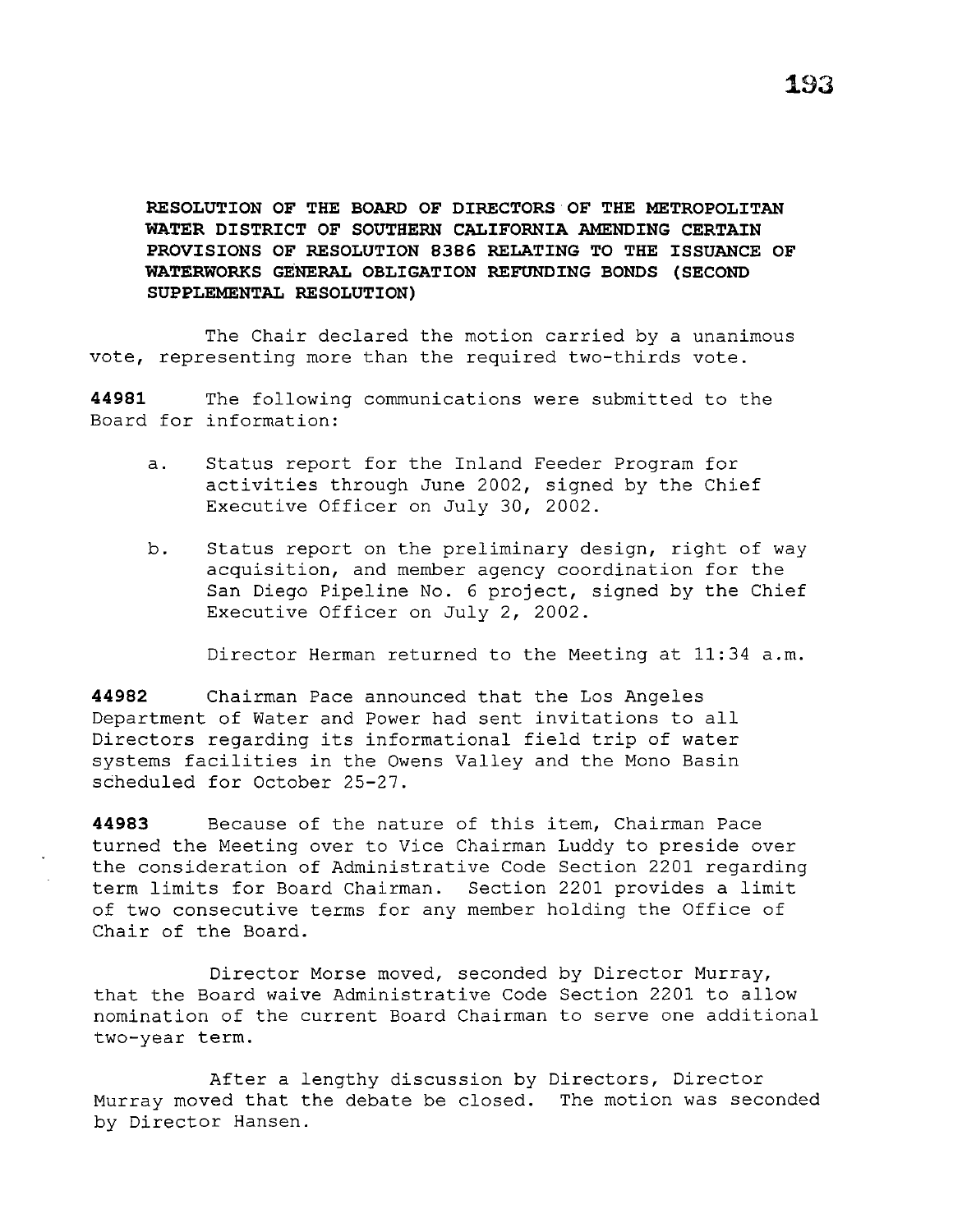Vice Chairman Luddy called for a vote on the motion to close the debate.

The following is a record of the vote on the motion:

Ayes: Central Basin Municipal Water District (Dir. Morse, 3,592.50 votes), Eastern Municipal Water District (Dir. Ashley, 2,599 votes), Los Angeles (Aye: Dir. Herman. Absent: Dir. Castro. 8,056.33 votes), Municipal Water District of Orange County (Dir. Owen, 5,348.50 votes), San Diego County Water Authority (Dirs. Ball, Lewis, Loveland, and Parker, 21,570 votes), West Basin Municipal Water District (Dir. Kwan, 4,281 votes). Total 45,447.33 votes.

Noes: Anaheim (Dir. Stanton, 2,510 votes), Burbank (Dir. Brown, 1,149 votes), Calleguas Municipal Water District (Dir. Grandsen, 4,993 votes), Compton (Dir. Murph, 201 votes), Foothill Municipal Water District (Dir. Edwards, 781 votes), Fullerton (Dir. Blake, 891 votes), Inland Empire Utilities Agency (Dir. Troxel, 4,441 votes), Las Virgenes Municipal Water District (Dir. Peterson, 1,182 votes), Long Beach (Dir. Hansen, 2,152 votes), Los Angeles (Dir. Dentler, 8,056.33 votes), Municipal Water District of Orange County (Dirs. Bakall, Bannister, and Foley, 16,045.50 votes), Pasadena (Dir. Brick, 1,173 votes), San Fernando (Dir. Mejia, 94 votes), San Marino (Dir. Morris, 266 votes), Santa Ana (Dir. Coughran, 1,376 votes), Three Valleys Municipal Water District (Dir. De Jesus, 3,224 votes), Torrance (Dir. Wright, 1,475 votes), Upper San Gabriel Valley Municipal Water District (Dir. Fellow, 4,564 votes), West Basin Municipal Water District (Dir. Murray, 4,281 votes), Western Municipal Water District of Riverside County (Dir. Mylne, 4,039 votes). Total 62,893.84 votes.

Abstain: Central Basin Municipal Water District (Dir. Pace 3,592.50 votes), Los Angeles (Dir. Luddy, 8,056.33 votes). Total 11,648.83 votes.

Absent: Beverly Hills (Dir. Harris, 1,241 votes), Glendale (Dir. Rez, 1,414 votes), Santa Monica (Dir. Abdo, 1,454 votes). Total 4,109 votes.

Vice Chairman Luddy declared the motion did not carry by a vote of 45,447.33 ayes, 62,893.84 noes, 11,648.83 abstain, and 4,109 absent.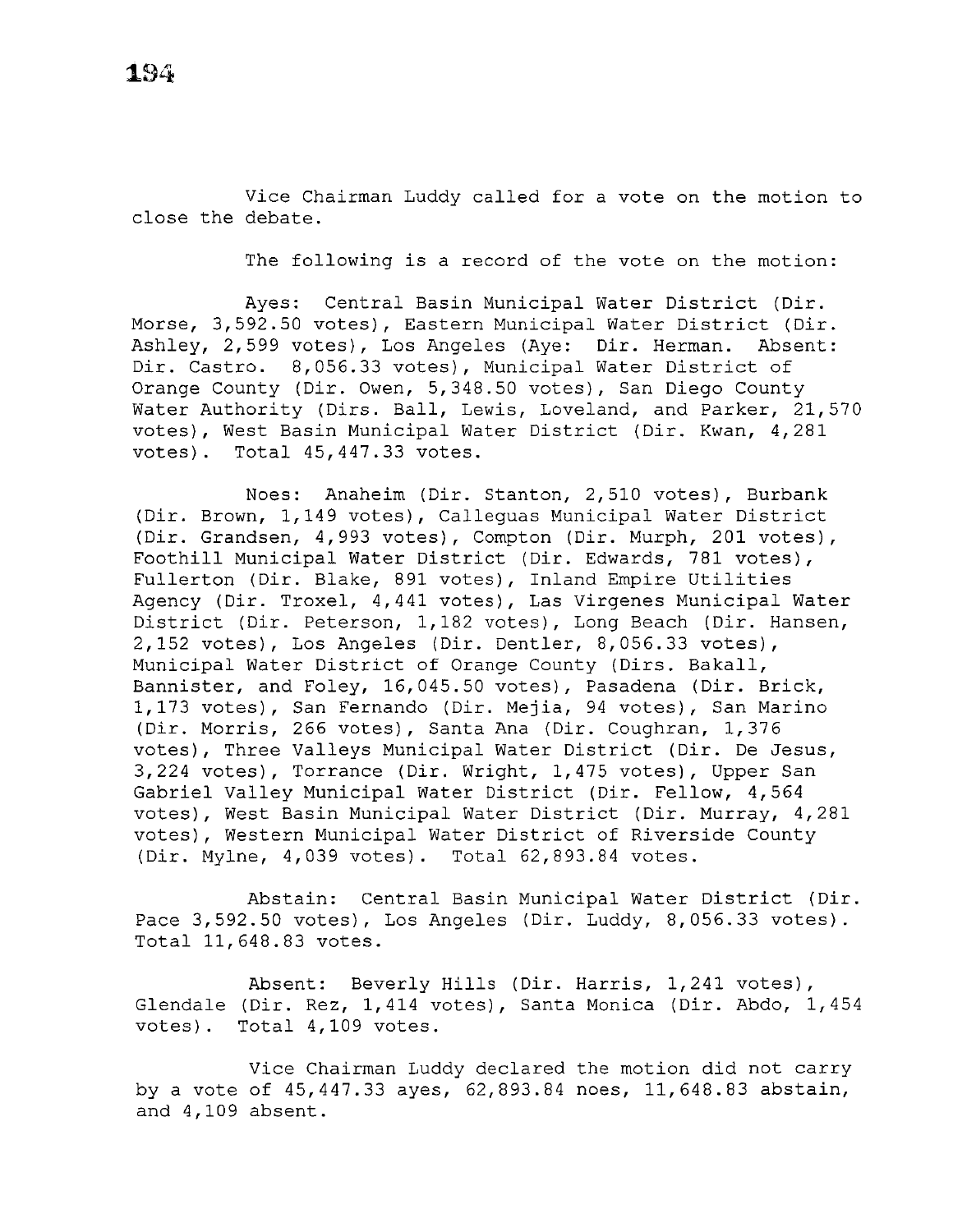After further discussion, Vice Chairman Luddy called for a vote on the original motion.

The following is a record of the vote on the motion:

Ayes: Central Basin Municipal Water District (Dirs. Morse and Pace, 7,185 votes), Compton (Dir. Murph, 201 votes), Eastern Municipal Water District (Dir. Ashley, 2,599 votes), Long Beach (Dir. Hansen, 2,152 votes), Los Angeles (Ayes: Dirs. Herman and Luddy. Absent: Dir. Castro. 16,112.67 votes), Municipal Water District of Orange County (Dirs. Bakall, Bannister, Foley and Owen, 21,394 votes), San Diego (Dirs. Ball, Lewis, Loveland, and Parker, 21,570 votes), Three Valleys Municipal Water District (Dir. De Jesus, 3,224 votes), Torrance (Dir. Wright, 1,475 votes), West Basin Municipal Water District (Dirs. Kwan and Murray, 8,562 votes), Western Municipal Water District of Riverside County (Dir. Mylne, 4,039 votes). Total 88,513.67 votes.

Noes: Anaheim (Dir. Stanton, 2,510 votes), Calleguas Municipal Water District (Dir. Grandsen, 4,993 votes), Foothill Municipal Water District (Dir. Edwards, 781 votes), Fullerton (Dir. Blake, 891 votes), Inland Empire Utilities Agency (Dir. Troxel, 4,441 votes), Pasadena (Dir. Brick, 1,173 votes), San Fernando (Dir. Mejia, 94 votes), San Marino (Dir. Morris, 266 votes), Santa Ana (Dir. Coughran, 1,376 votes), Upper San Gabriel Valley Municipal Water District (Dir. Fellow, 4,564 votes). Total 21,089 votes.

Abstain: Burbank (Dir. Brown, 1,149 votes), Las Virgenes Municipal Water District (Dir. Peterson, 1,182 votes), Los Angeles (Dir. Dentler, 8,056.33 votes). Total 10,387.33 votes.

Absent: Beverly Hills (Dir. Harris, 1,241 votes), Glendale (Dir. Rez, 1,414 votes), Santa Monica (Dir. Abdo, 1,454 votes). Total 4,109 votes.

Vice Chairman Luddy declared the motion carried by a vote of 88,513.67 ayes, 21,089 noes, and 10,387.33 abstain, and 4,109 absent.